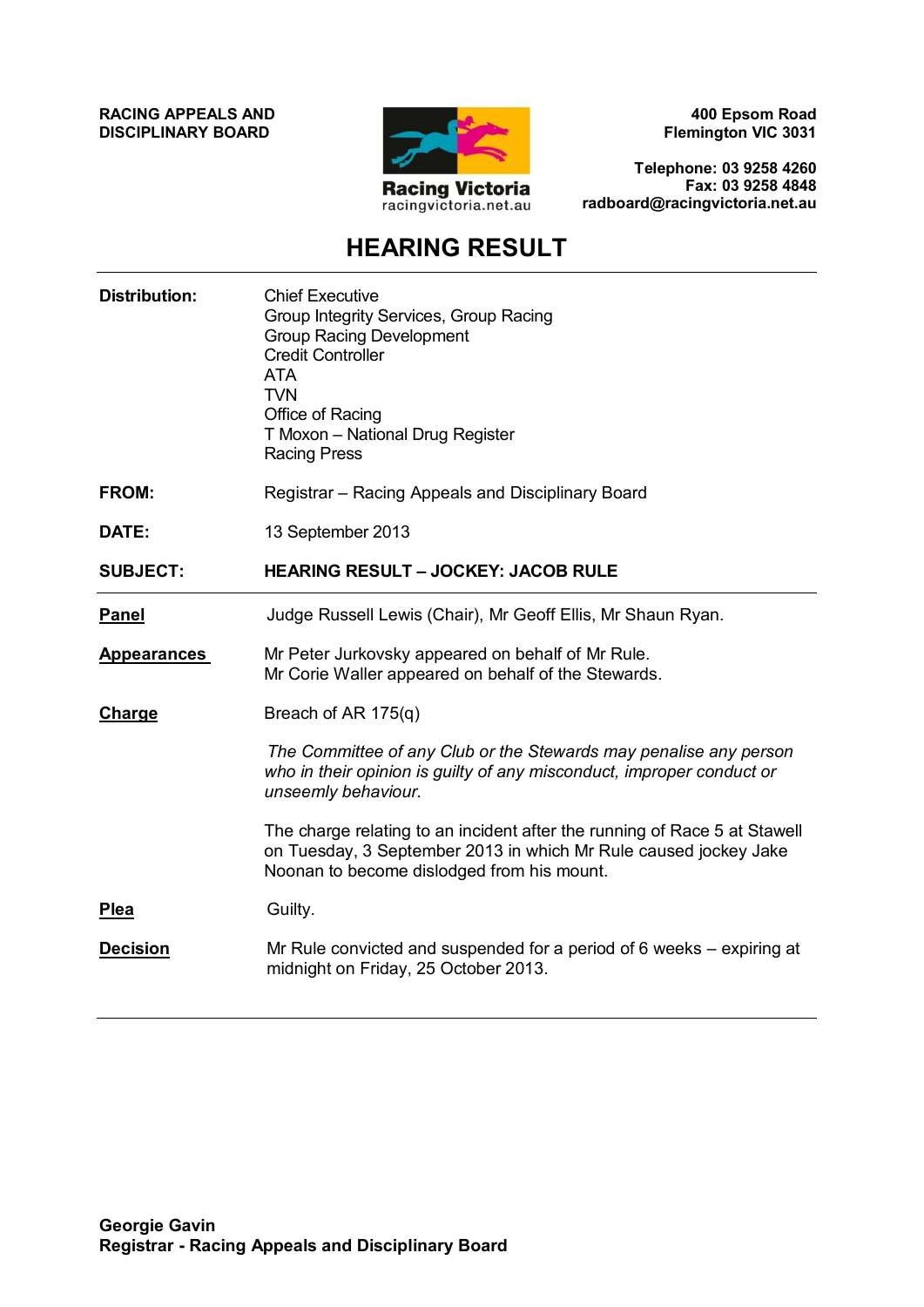# **TRANSCRIPT OF PROCEEDINGS**

### **RACING APPEALS AND DISCIPLINARY BOARD**

 $\mathcal{L}_\text{max}$  , and the contribution of the contribution of the contribution of the contribution of the contribution of the contribution of the contribution of the contribution of the contribution of the contribution of t

**HIS HONOUR JUDGE R.P.L. LEWIS, Chairman MR G. ELLIS MR S. RYAN**

#### **EXTRACT OF PROCEEDINGS**

#### **DECISION**

# **IN THE MATTER OF THE GIFT HOTEL 0-58 HANDICAP OVER 1100 METRES AT STAWELL ON 3/9/13**

**JOCKEY: JACOB RULE**

## **MELBOURNE**

#### **FRIDAY, 13 SEPTEMBER 2013**

MR C. WALLER appeared on behalf of the RVL Stewards

MR P. JURKOVSKY appeared on behalf of Mr J. Rule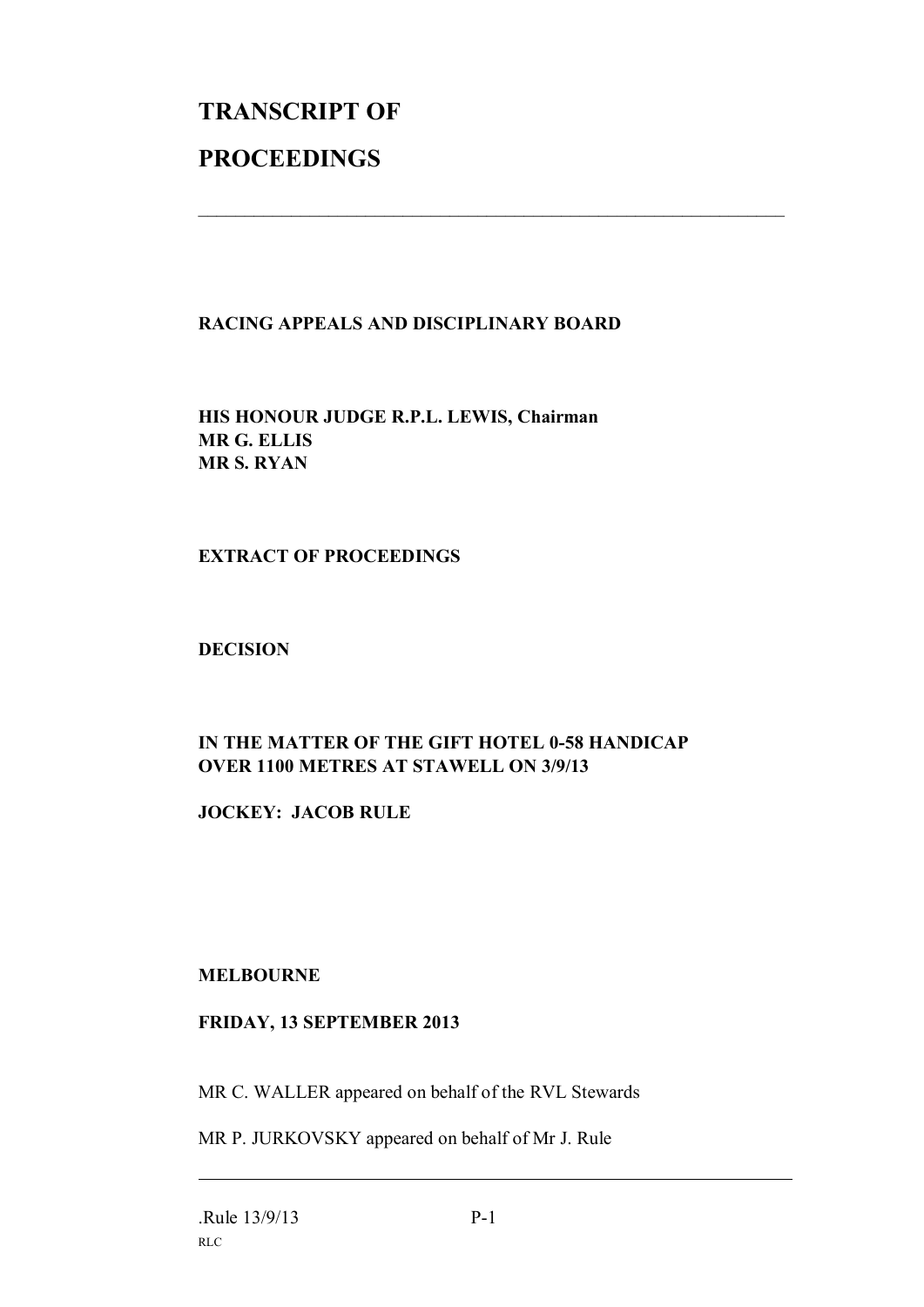CHAIRMAN: Jacob Rule, you have pleaded guilty to a charge laid under Australian Rule of Racing 175(q). The facts and circumstances relating to this charge have been well canvassed during the course of the plea and I do not intend to repeat them.

The Board is satisfied that there was a measure of provocation on the part of Jake Noonan which, in part, helps to explain your conduct but does not excuse it. Likewise, your state of mind at the time, probably induced by wasting, in combination with personal issues described by Ms Lisa Stevens, are relevant factors which the Board takes into account. The Board also accepts that you did not make contact with Noonan with the intention of dislodging him from his mount.

Further, a number of mitigating factors have been established, including your early plea of guilty, your moral contrition, the absence of relevant prior convictions, as well as the fact that your behaviour was out of character.

Nevertheless, this is a serious offence. What occurred created the potential for injury to your fellow rider, for injury to his mount, and indeed potential for injuries to racing participants in this case.

Relevant sentencing principles include general deterrence, denunciation of your conduct and harm to the image of racing. It is clear that nothing short of a period of suspension is the appropriate penalty.